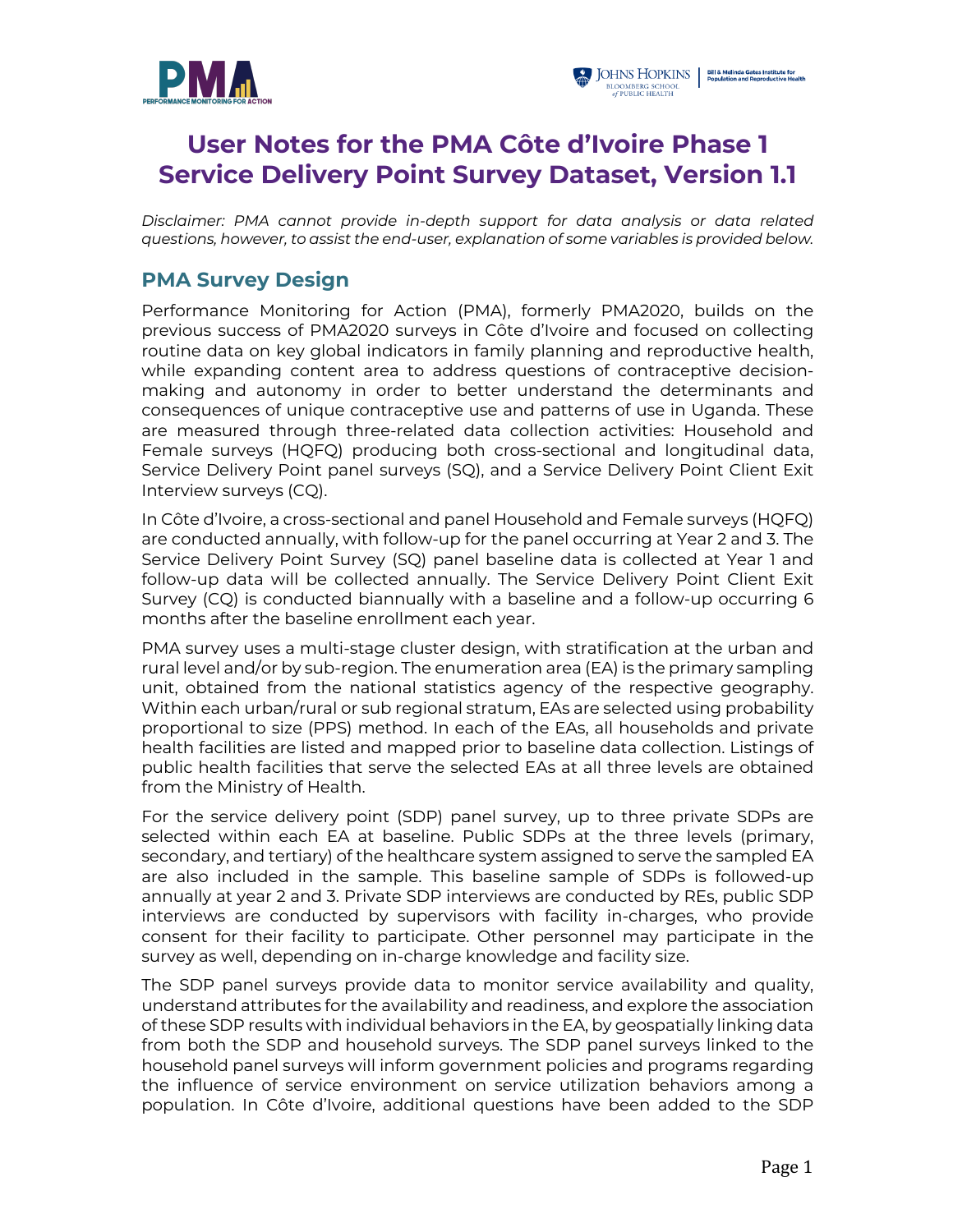

questionnaire to assess changes or reductions in service delivery that could have impacted women's ability to access family planning or reproductive health services during the period of COVID-19-related restrictions.

# **Sampling**

Côte d'Ivoire Phase 1 (CIP1) Service Delivery Point Baseline Survey includes 122 enumeration areas (EAs) selected using a multi-stage stratified cluster design with urban-rural and region strata. The results are representative at the national level and within urban/rural strata. The final sample included 215 facilities which completed the interview. Data collection was conducted between September and November 2020.

## **Materials included in this Data Zipped File**

This data zipped file includes:

- 1. Service delivery point questionnaire pdf file
- 2. User notes pdf file
- 3. Dataset in 3 file formats: .csv, .xlsx and Stata .dta

### **Codebook**

The latest version of the PMA Service Delivery Point Survey master codebook can be downloaded from the https://www.pmadata.org/data-codebooks.

# **PMA GitHub Repository**

The PMA GitHub Repository https://github.com/PMA-DM/PMA\_Analyses\_Public has Stata .do files which could be used to generate indicators in the briefs, using the Household and Female, and Service Delivery Point Datasets that are publicly available.

*Note*: Data presented in the online briefs represent preliminary results. Therefore, there may be slight differences between the .do file results and those in the brief. Please access the PMA DataLab https://datalab.pmadata.org/ to cross check any discrepancies and get the final estimates.

# **General Variables**

**SIF variables:** Date and time variables are provided in both string format and as Stata Internal Format (SIF) values. The variable name of any variable that has been changed into SIF is appended with SIF (e.g. **today** and **todaySIF**).

**Select multiple variables**: Some questions allow for the selection of multiple answers. These variables are in string format and the values are the concatenation of answer choices (e.g. if a service delivery point respondent said that the community health volunteers provide male condoms, pill and injectables, the response for this variable would read "male\_condoms pill injectables"). Multi-select options are generally, though not always, transformed into binary variables for analysis.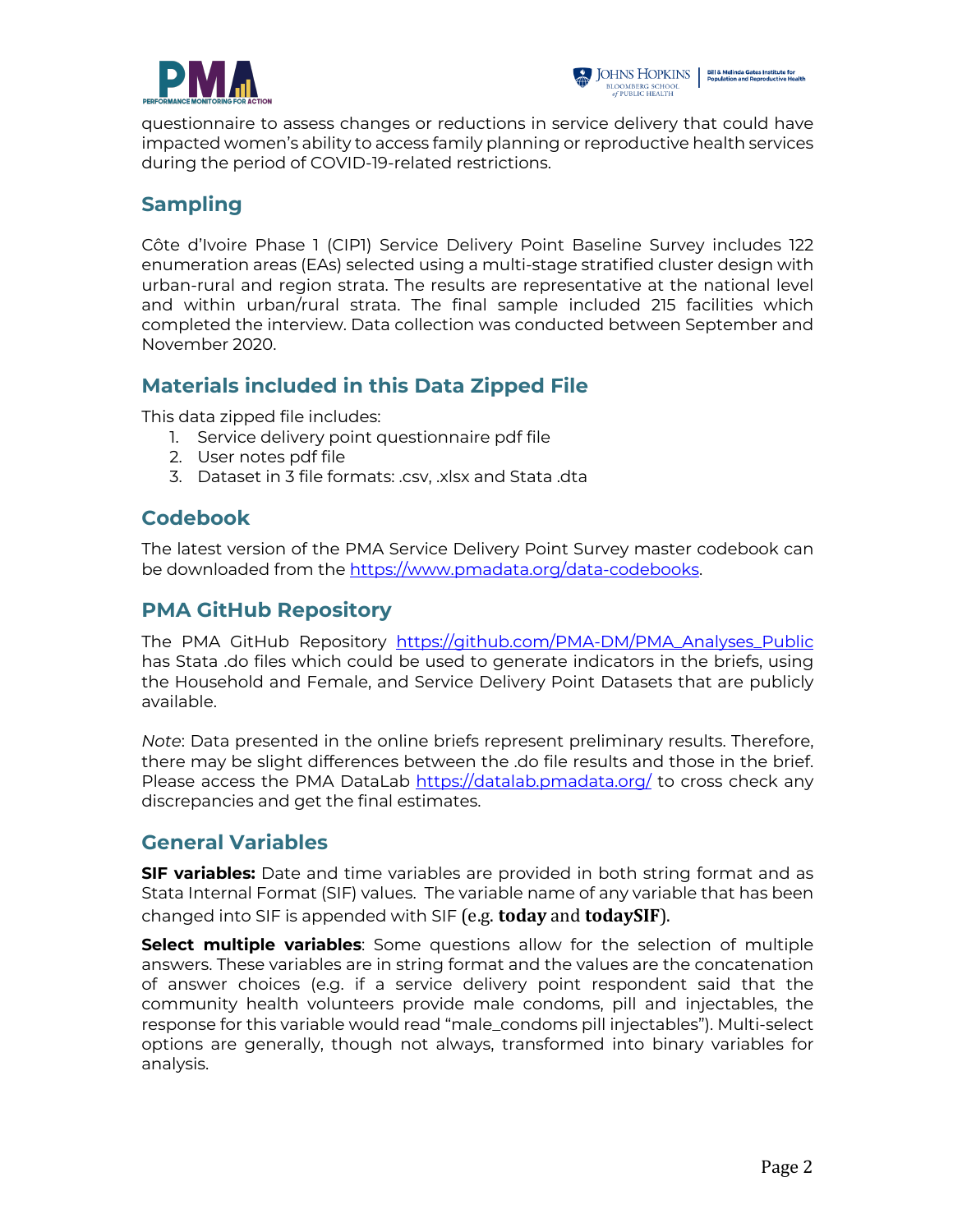



### **Variable Response Options**

**Select one**: Most select one numeric variables have consistent values for option choices across all PMA countries (e.g. **marital\_status**==1 is equivalent to currently married in all PMA countries). Exceptions include the variables which have countryspecific options and numbering. For examples:

- Geographic variable (e.g. **region**, **county**): geographic variable names and response options vary across countries
- **facility\_type**: facility types vary across countries

**Select multiple**: Similarly, most select multiple variables have the same response options across all PMA countries, with exceptions for variables with choices that are country specific.

*See the PMA Service Delivery Point Master Codebook for complete details on variables and answer choices for each survey.*

#### **Specific Variables**

**metainstanceID**: A unique ID generated by ODK for each SQ survey form submitted to the central server. This variable is unique for each facility within a survey.

**facility\_ID:** Facility names are masked with unique ID numbers. This variable is unique across different PMA surveys. Hence, facility\_ID is also merge key for combing the data with other datasets for panel analyses.

**PMA2020\_faclity\_ID**: For facilities that were included in the previous PMA2020 (2014-2018) surveys, this variable provides their PMA2020 IDs. Th observation would be missing for new facilities which were not part of the PMA2020 surveys. For ones that have PMA2020 IDs, it is unique across different surveys.

**EA\_ID**: The primary sampling unit masked with a unique number for anonymity. The same unique number is applied to the same EA across multiple PMA survey phases.

**RE\_ID**: Identification number of the resident enumerator (RE), or interviewer. RE names are masked with unique numbers. The same unique number is applied to the same RE across different PMA survey phases.

**PMA2020\_RE\_ID**: For the resident enumerators (REs), or interviewers, who were involved in the previous PMA2020 surveys (2014-2018), this variable provides their IDs from PMA2020 surveys. This ID is unique across different surveys.

**EAserved#:** Some SDPs serve more than one EA. The EAserved# variables indicate the additional EAs that a given facility serves, if any. Information regarding which EAs an SDP serves comes from the country/local government. Only public facilities are assigned to serve more than one EA.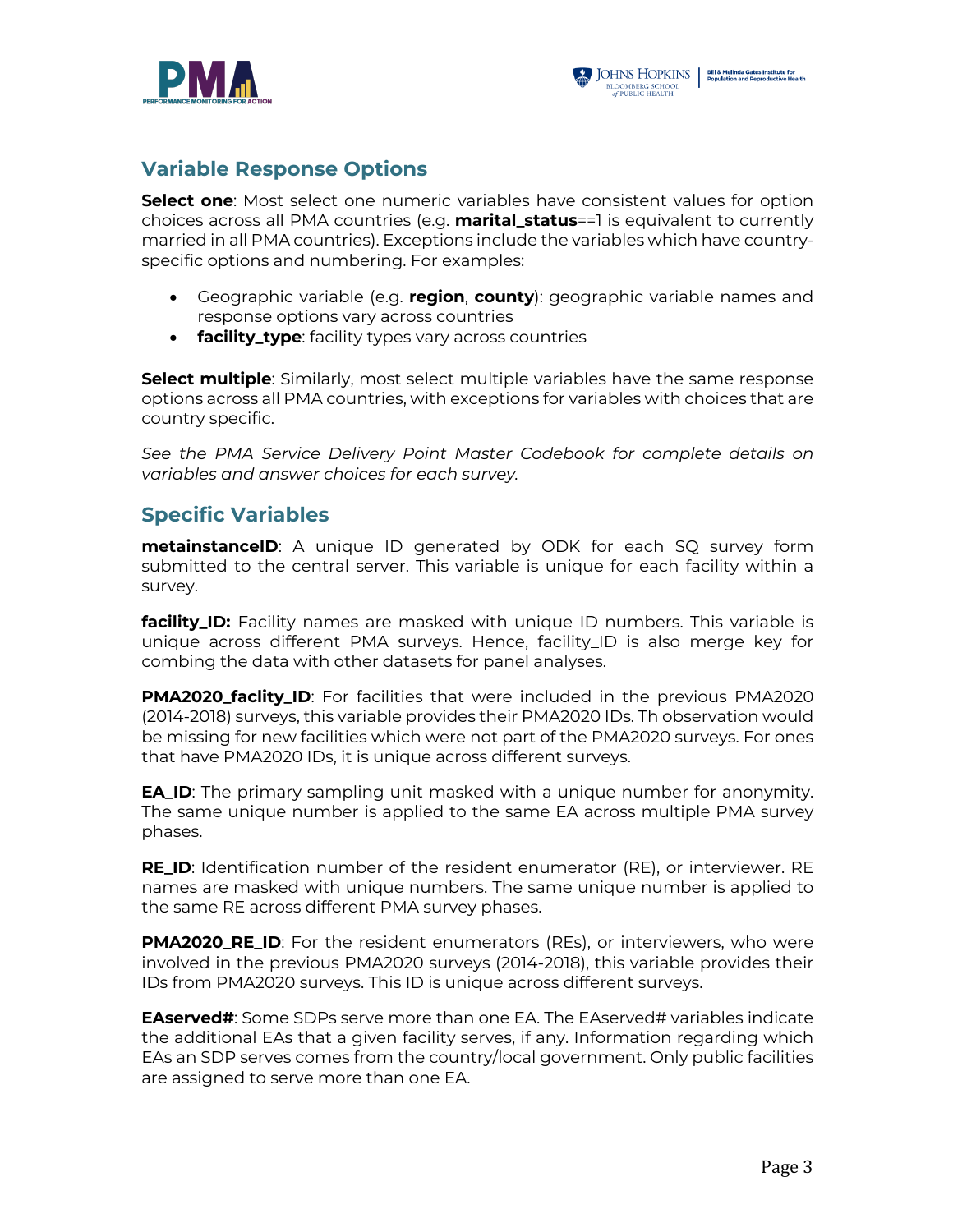



### **Panel Merge Key Variable**

To perform panel analysis, users need to use **facility\_ID** variable (*described above*) to merge the datasets. Variable of interests need to be renamed by adding prefixes or suffixes before merging to prevent the data loss at the merge.

#### **GPS Variables**

GPS coordinates are not released in this dataset.

### **Notes for Missing Data**

In Stata, Missing data is expressed as "." in the cell. Generally, Stata commands perform computations of any type handle missing data by omitting the row with the missing values. However, this may vary across commands. PMA does not impute missing values. Missing data in datasets should be studied and/or treated before proceeding to analysis.

#### *Reasons for missing data:*

#### *Normal situations:*

- 1. Incomplete forms: If a household, female, or SDP form is not marked as completed (**HHQ\_result**, **FRS\_result**, **SDP\_resu**l**t** and **CEI\_result** not equal to 1), the observation is likely to miss most of the information. Incomplete forms should not be included in the analysis.
- 2. Observations that are ineligible for subsequent forms: Only eligible respondents will receive subsequent forms. For example, males and ineligible females will not receive female questionnaires in family planning surveys, hence their observations will have all missing values in female forms.
- 3. Question not administered due to skip logic: PMA surveys use ODK's skip logic function. The subsequent questions are administered selectively based on the respondent's previous answers. Irrelevant or inapplicable questions are skipped. For example, a woman who is not a contraceptive user will not be asked questions about contraceptive usage subsequently.

#### *Uncommon situations:*

- 1. Lost forms: Due to technical constraints in some challenging data collection areas, forms can be lost in the process of data submission. Although most forms were recoverable, there are occasionally a few that cannot be found. For example, an observation from an eligible woman with completed female form information but missing household form information, or vice versa. These observations may be dropped based on analysis needs.
- 2. Missing due to incorrect skip logic: PMA surveys were conducted under rigorous quality control. However, in rare cases, there can be incorrect skip logic, which skipped a question that was supposed to be administered,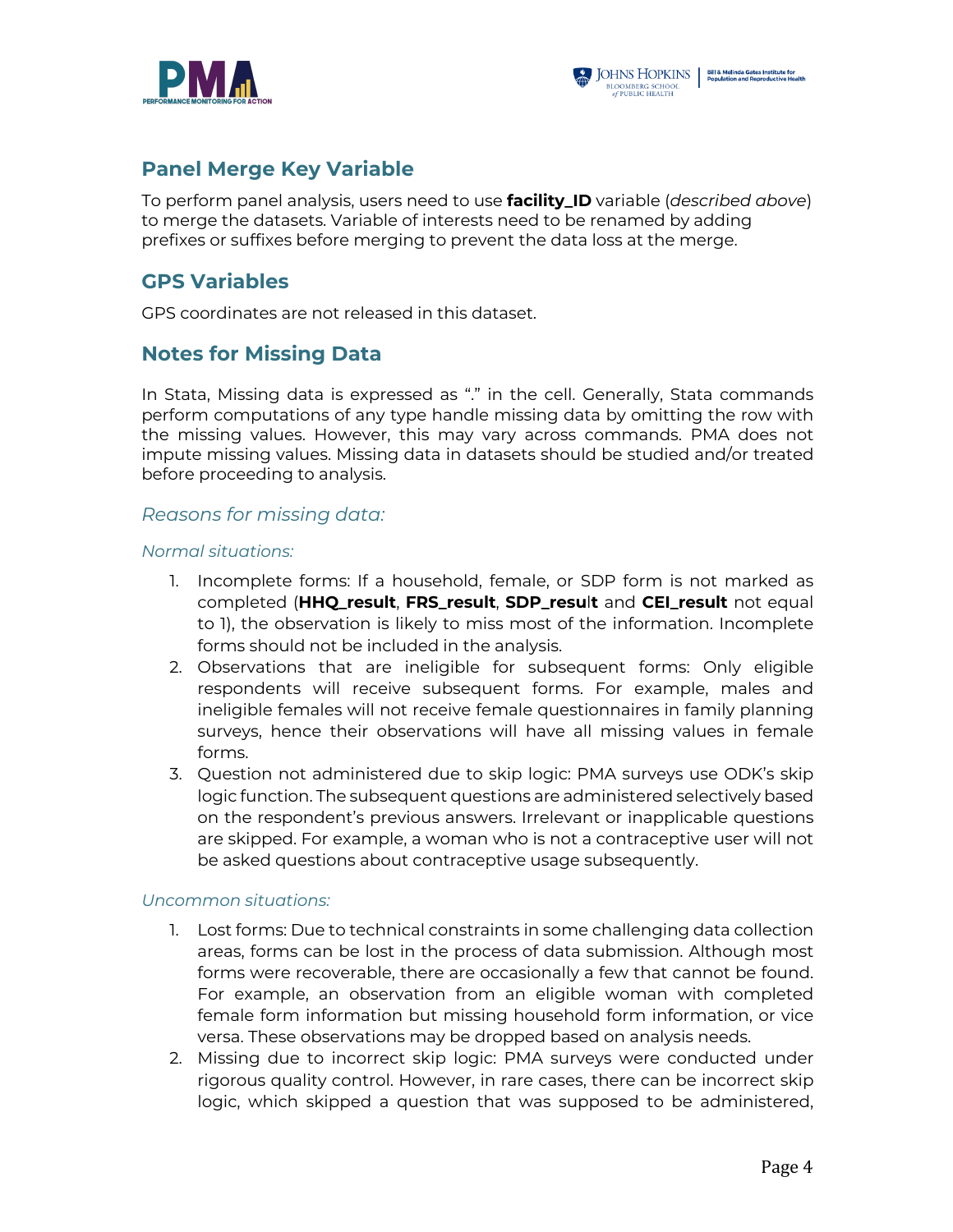



resulting in missing values. These errors are documented in the PMA codebook, which can be downloaded from PMA website. It's not necessary to drop the entire observation since this will likely affect only a few questions.

#### *Distinguish missing data from negative values:*

- 1. -99: No response. The respondent was administered with the question but did not provide an answer. PMA survey requires consent from the respondent and the respondent has the right to refuse to answer any questions at any point. -99 is recorded to reflect that the respondent did not provide an answer to a certain question.
- 2. -88: Did not know. The respondent consented to answer a specific question but without knowing the answer.
- 3. -77: Not applicable. The question is administered to the respondent but not applicable to the respondent's situation.

### **Dataset Version Updates**

Any updates made to datasets after their initial release will be documented here. PMA releases new versions on as needed basis and users who have been approved previously to get access to the datasets will be notified via email upon the release of the new versions. Users can then log onto the PMA website and re-download the datasets without having to submit a new request.

Users should always be using the latest version of the datasets available on the PMA website. However, if users need an access to the old versions of the datasets for any reasons, users can contact datamanagement@pmadata.org directly with an explanation for why the access to the old version was needed.

In September 2021, a new version of this dataset was released with the following updates:

User notes was updated with the corrected citation section.

### **PMA GitHub Repository**

The PMA GitHub Repository https://github.com/PMA-DM/PMA\_Analyses\_Public has Stata .do files which could be used to generate indicators in the briefs, using the Household and Female, Service Delivery Point, and Client Exit Interview datasets that are publicly available.

*Note*: Data presented in the online briefs represent preliminary results. Therefore, there may be slight differences between the .do file results and those in the brief. Please access the PMA DataLab https://datalab.pmadata.org/ to cross check any discrepancies and get the final estimates.